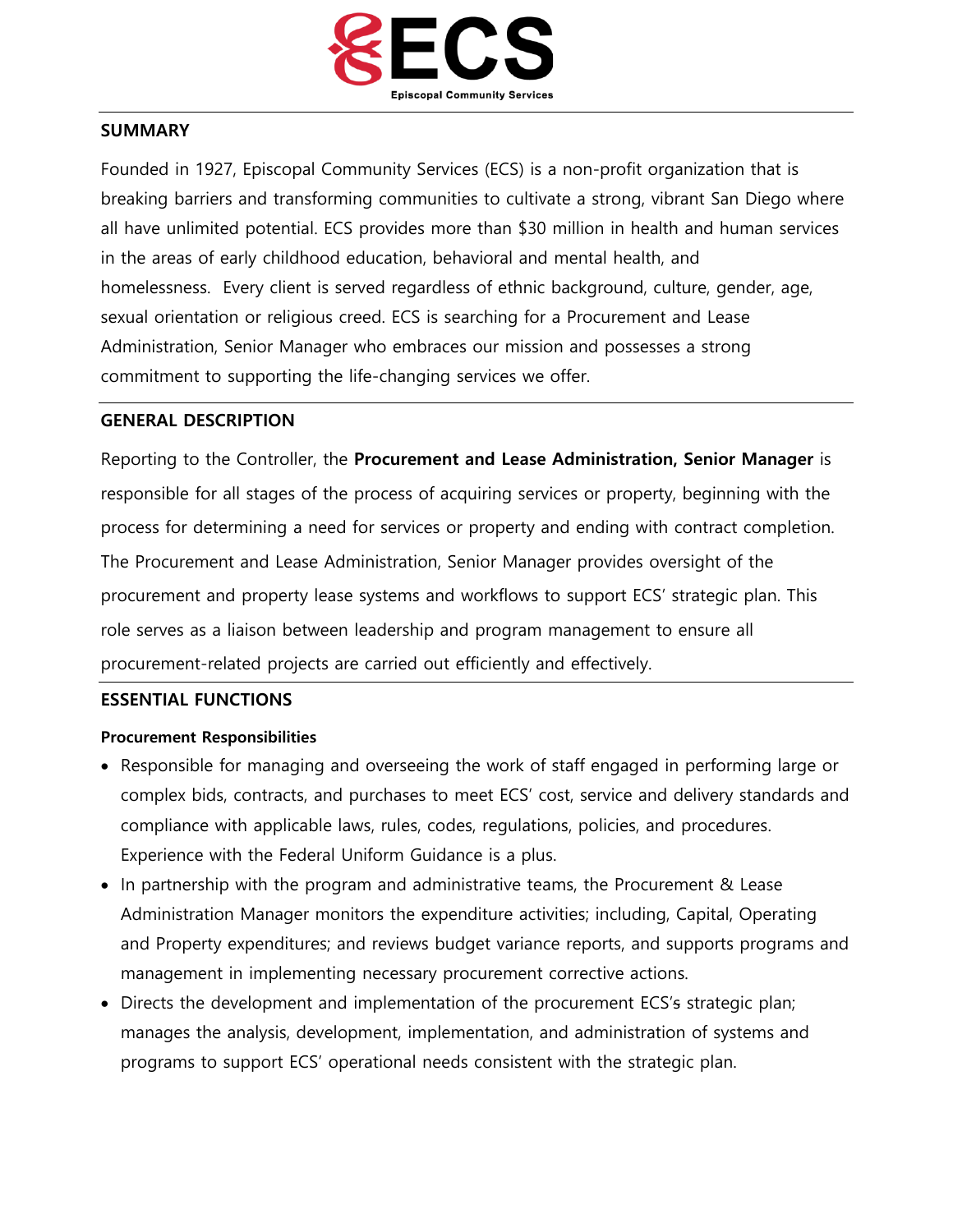

- Manages and monitors processing of purchase orders and purchasing-related contractual agreements; reviews and monitors Agency purchases to ensure compliance with applicable laws, codes and ECS policies; reviews requisitions and determines proper sources of supply.
- Provides necessary authorizations, expertise, guidance, and assistance to management and staff in purchasing-related matters; confers with managers and staff to evaluate specialized and technical information and data and provides decisions and recommendations.
- Establishes, develops, and maintains positive vendor relationships; oversees the identification, investigation, securing and monitoring of new supply sources; interviews vendors regarding new or improved products, practices, and methods.
- Maintains official files of procurement, property, leasing agreements and related documents.
- Work closely with Program Management and Accounting Team to resolve any issues with purchase orders, packing slips and release of encumbered expense.
- Develops and implements new contract templates that comply with laws and government regulations.
- Experience with prevailing wages, Davis Bacon Act is a plus.
- Manages the required vendor/supplier documentation i.e. certificates of insurance, W9's, waivers, debarment information, business bureau reports, references, etc.

# **Lease Administration Responsibilities**

- Provides support, supervision and direction to the Maintenance Manager and Facilities Team.
- Develops and maintain systems for monitoring and managing all leases (office and equipment,) services and utility contracts associated with ECS leased and owned properties.
- Negotiates lease renewals and new, service and utility contracts for ECS facilities.
- Maintains data on all sites including square footage of leased space and support the accounting and finance department in budgeting based on square footage.
- Act as the primary contact for landlords and vendors.
- Assists in departmental budget preparation.
- Experience with tenant or leasehold improvements is a plus.
- Develop and maintain good working relationships with all landlords providing facilities related services to ECS.
- This job description is not intended to be all-inclusive, and employee will also perform other reasonable related business duties as assigned by immediate supervisor and other management as required.